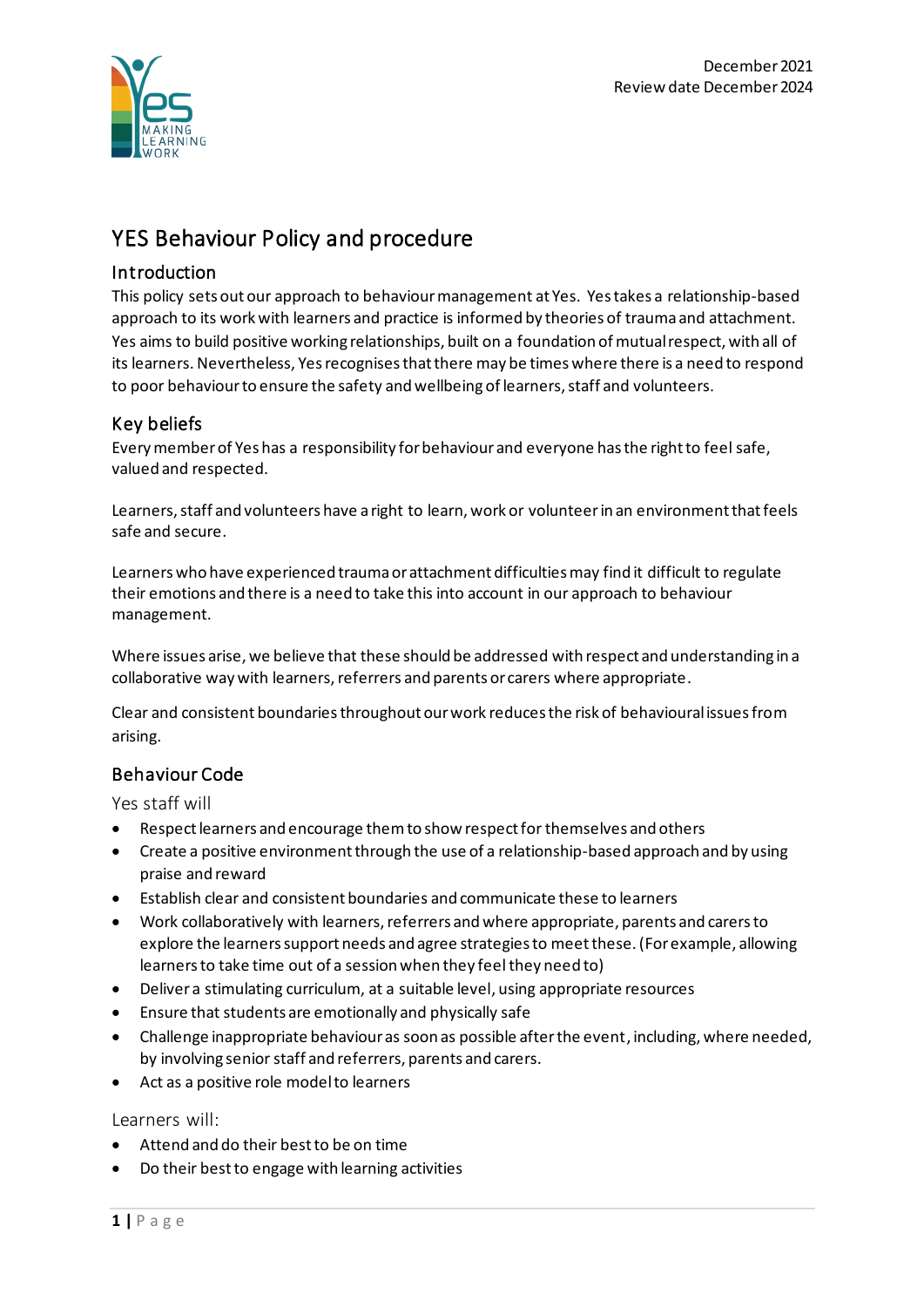

- Show respect, care and consideration to others
- Treat the learning environment with care and respect
- Ask for help and support when needed, including asking for help to manage behaviour
- Work collaboratively with staff, referrers and where appropriate parents or carers to agree strategies to help meet individual needs.
- Respond to tutors instructions

#### *In the case of school aged young people*

Parent/Carers (and referrers)will:

- Participate in initial meetings and planning, where appropriate, for each learners programme of learning at Yes.
- Ensure that their child attends
- Make contact if their child is absent or late
- Show support if there is a need to address behavioural issues. Including showing support where sanctions need to be implemented.

#### Rewards

Yes believes in positive behaviour management and subscribes to the idea that positive behaviour should be rewarded through praise and encouragement, displaying learner work, certificates of achievement etc…Staff will also work to support learners to identify their own strengths and achievements.

#### Sanctions:

Inappropriate behaviourwill be addressed as soon as possible after the event and sanctions will be proportionate to the behaviour.

We will work collaboratively with learners, staff and referrers/parents/carers where appropriate, to understand the issues that led to the behaviour and to agree an appropriate course of action, including agreeing strategies to prevent such circumstances arising in the future.

We will take an individualised approach to behaviour management and aim to take individuals needs and circumstances into account when considering sanctions.

Safety of learners, staff and volunteers always remains of paramount importance and decisions to ensure safety will be a priority.

Where behaviour results in putting learners, staff or volunteers at risk senior staff and referrers/parents or carers will be involved in resolving the situation.

At Yes we aim to avoid exclusion as far as possible although in the event that we are unable to ensure the level of safe working that all learners, staff and volunteers have a right to this may need to be considered.